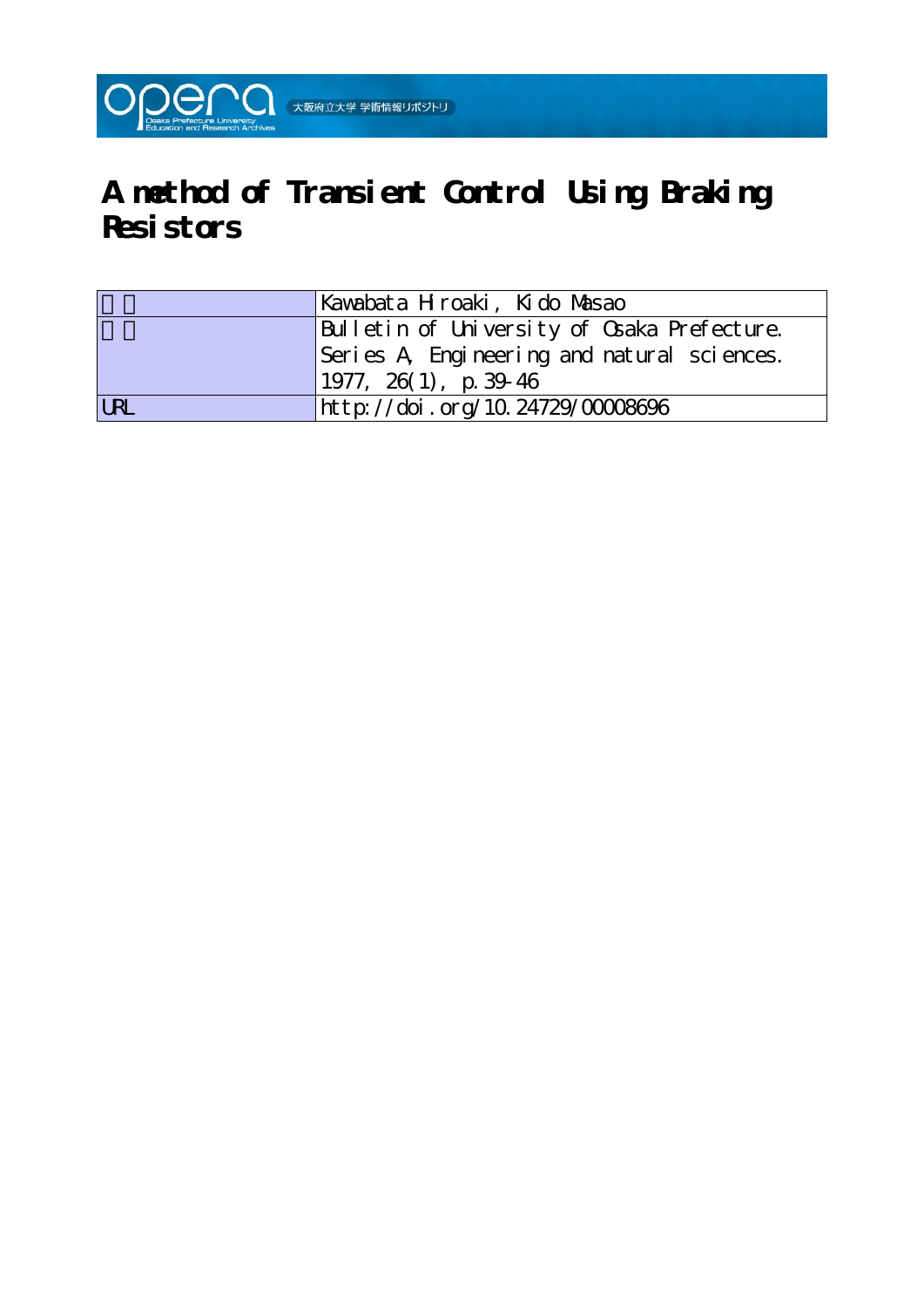# A Method of Transient Control Using Braking Resistors

# Hiroaki KAWABATA\* and Masao KIDO\*

(Received June 4, 1977)

 There are several methods to remove the oscillatory transients due to a fault in a power system. Interest in stabilizing the transient oscillation is not new, but recently the results of modern control theory have been used for this purpose. In general, the system equations of the generators in transient period are nonlinear, and the mechanism of the motion in a multi-machine system is complicated.

 This paper describes the procedure in applying the linear optima! control theory to a multi-machine power system's transient control using braking re sistors.

#### 1. lntroduction

Depending on increases of electric power demand, the transmission power must be also increased, and the transient control scheme becomes more important from now on, in order to supply the power stably. For improvement of transient stability, it is of vital importance to know the absorption of excess kinetic energy by the braking resistors, the change of line reactances by insertion of the series capacitors, generator dropping, load shedding and so fbrth, so that proper design and rating may be selected for application to any given systems. In a one-machine infinite-bus system, the stability has been governed by the first swing of motion. But, in an actual power system it is observed to step out by successive swings. Consequently, the system stability must be considered in multi-machine system.

 As to the control scheme, some trials of an optimal control to the transient control are investigated, but the problems lie in the nonlinearity of the system equation. Therefore, the most model system treated there is constrained to a onemachine infinite-bus system. Not only in one-machine infinite-bus system, but also in multi-machine system, it is neccessary to solve the two-point boundary value problem that results, and it becomes very difficult depending on any increase of the dimensions. Moreover, the optimal controls obtained are open loop ones, and it is not of practical use. Only when the system is linear and the performance index is an integral of quadratic functions of the state variables and the control variables is there hope of obtaining solutions analytically. The optimal control is derived in the form of closed loop to be useful in many fields. As an approach to the system control of transient operations in a multi-machine system, the results are used as the suboptimal control to the original nonlinear system linearized the nonlinear power

<sup>\*</sup> Department of Electrical Engineering, College of Engineering.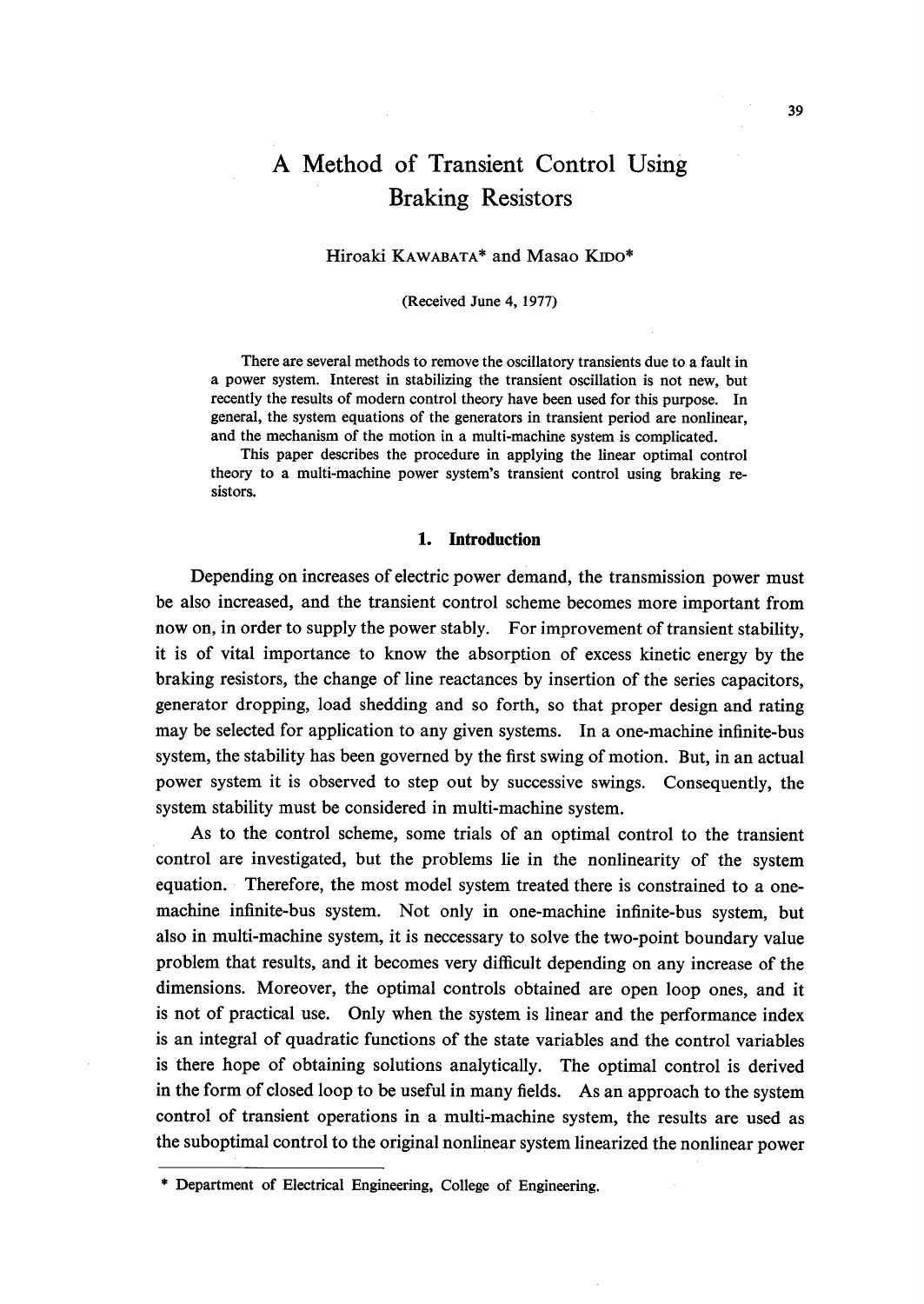equations and constructed the optimal controller to the linearized system. These procedures using the braking resistors are described in the next section.

#### 2. Linearization and Optimal Control

In the case of power system with *n* generators, the equations of the *i*-th generator is expressed as fo11ows:

$$
M_i \frac{d^2 \delta_i}{dt^2} = P_{mi} - P_{ui}(\partial, u), \quad i = 1, 2, ..., n,
$$
 (1)

$$
P_{u_i}(\boldsymbol{\delta},\boldsymbol{u})\!=\!G_{ii}(\boldsymbol{u})E_i{}^2+\sum_{j\approx i}^n\rho_{ij}(\boldsymbol{u})\sin\left\{\delta_i\!-\!\delta_j\!-\!\phi_{ij}(\boldsymbol{u})\right\},\qquad(2)
$$

where

 $\delta_i$  = phase angle of the *i*-th generator,

 $M_i$  = constant of inertia of the *i*-th generator,

 $P_{mi}$  = mechanical input of the *i*-th generator,

 $E_i$  = voltage back of transient reactance,

 $Y_{ij}$  = transfer admittance between the *i*-th and the *j*-th generators,

 $\rho_{ij}(u) = |Y_{ij}(u)| E_i E_j$ : coefficient of synchronizing power between the *i*-th and the j-th generators,

 $\mathbf{u} = (u_1, u_2, ..., u_r)$ : control vector, that is, a set of braking resistors,  $\phi_{ij}(u) = \; / Y_{ij}(u)$ ,  $\delta = (\delta_1, \delta_2, ..., \delta_n).$ 

In order to simplify the equation, Eq.  $(1)$  may be rewritten as follows:

$$
\dot{z} = f(z, u), \tag{3}
$$

where

$$
z = (z_1, z_2, ..., z_{2n}) = (\delta_1, \delta_1, \delta_2, ..., \delta_n, \delta_n),
$$
  
\n
$$
f = (f_1, f_2, ..., f_{2n}),
$$
  
\n
$$
f_{2i} = \frac{1}{M_i} \{P_{mi} - P_{ui}(\mathbf{z}, \mathbf{u})\}, \quad f_{2i-1} = z_{2i}.
$$

By linearizing Eq.  $(3)$  around the stable equilibrium point, the following equation is obtained:  $ed:$ 

$$
\dot{x} = Ax + Bu \quad \left( A = \frac{\partial f}{\partial z} \bigg|_{z = z_0}, \quad B = \frac{\partial f}{\partial u} \bigg|_{u = u_0} \right), \tag{4}
$$

$$
x=z-z_0.
$$
 (5)

Eq. (4) gives a considerable approximation of Eq. (3) within the comparatively wide range of

$$
-\frac{\pi}{2}\leq\delta_i-\delta_j-\phi_{ij}\leq\frac{\pi}{2}\;,
$$

because Eq. (3), that is, Eq. (1) is made of the sinusoidal functions that gives a good approximation within the above range.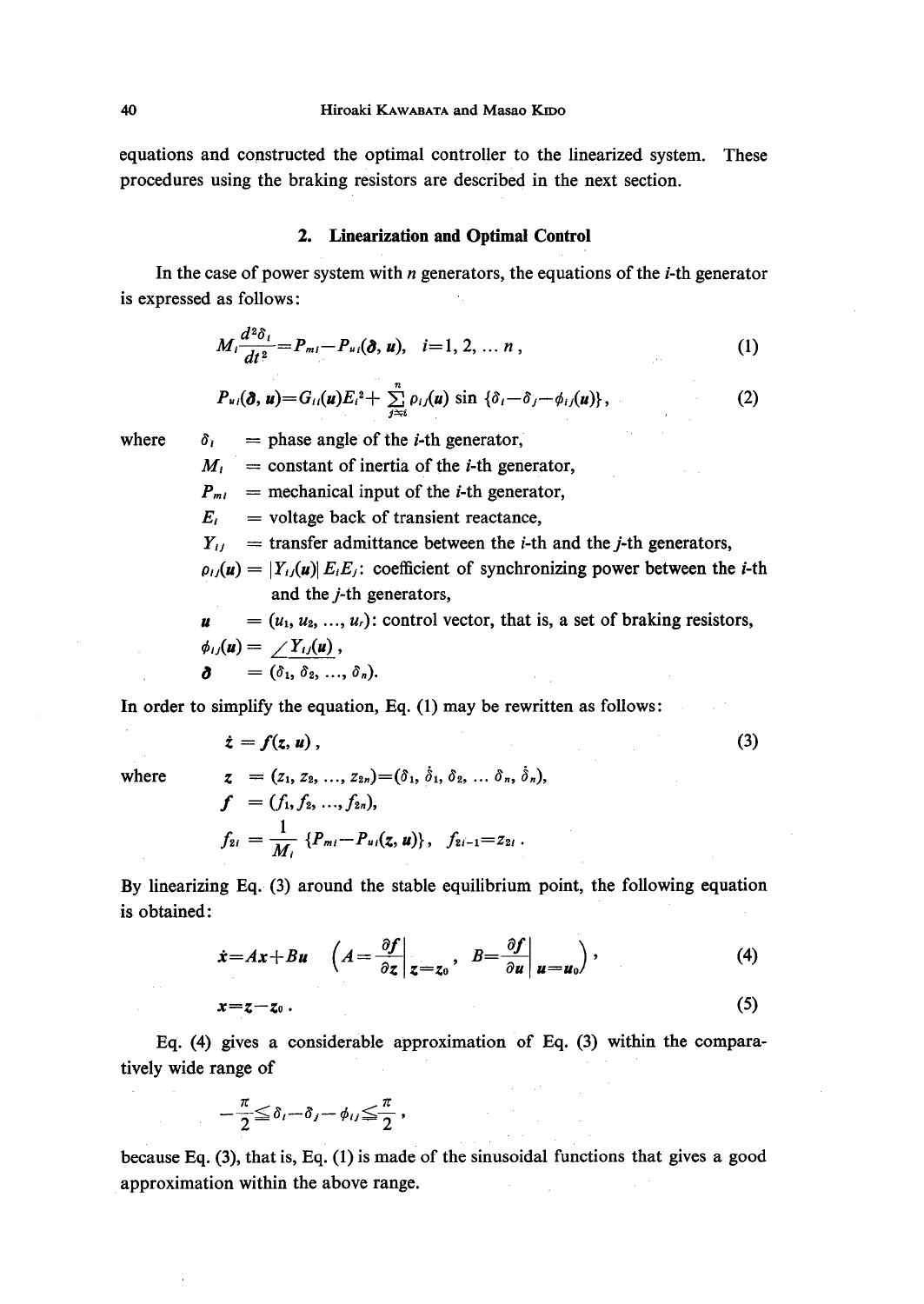Next, to derive the optimal regulator, the following performance index is set:

$$
J=\int_0^\infty \left(x'Qx+u'Ru\right)\mathrm{d}t.\tag{6}
$$

As well-known, the optimal control to minimize the performance index  $(6)$  is given by

$$
u = -R^{-1}B'Kx,\tag{7}
$$

where matrix  $K$  is the solution of the following Riccati-equation:

$$
A'K+KA+Q-KBR^{-1}B'K=0.
$$
\n(8)

Based on these assumptions and considerations, it is possible to estimate the effectiveness of the suboptimal control on the original nonlinear system. The effectiveness of the suboptimal control in a three--machine model system will be shown in Section 4 and will be discussed at that time.

#### 3. Braking Resistors

 The braking resistors are located near a generating plant in each sending terminal and are connected in shunt with the three-phase bus through a suitable switch that is normally open. The switch is closed as soon as the fault has been cleared. The resistors have a control function made by absorbing the excess kinetic energy due to the fault. The conventional brake application should be used with energy absorption equal to or slightly greater than the excess kinetic energy. In a multi-machine system two or more successive applications'are required on successive swings, and it is difficult to remove the oscillatory transients completely because of the interaction between the generators. But, by way of the optimal control, it is possible to absorb the excess kinetic energy in the system systematically. In order to apply the optimal regulator with quadratic cost function, it should be assumed that the capacity of resistors can be changed continuously or discretely. The threshold value will be set to take the actual application into consideration. All the energy absorbed raises the temperature of the resistors, and the brakes are usually given by a shorttime rating.

#### 4. Three-machine System

 In this section, the procedures considered in previous sections are applied to the three-machine system shown in Fig. 1. The bus of each generating-station is equipped with braking resistors. Line resistances are neglected and line reactances are given in per unit on 100 MVA base. Data on the generators and on the initial generating-station outputs and bus voltages are given in Table 1.

### 4.1 Determination of Matrices A and B

It is not possible to determine the values of A and B matrices analytically. To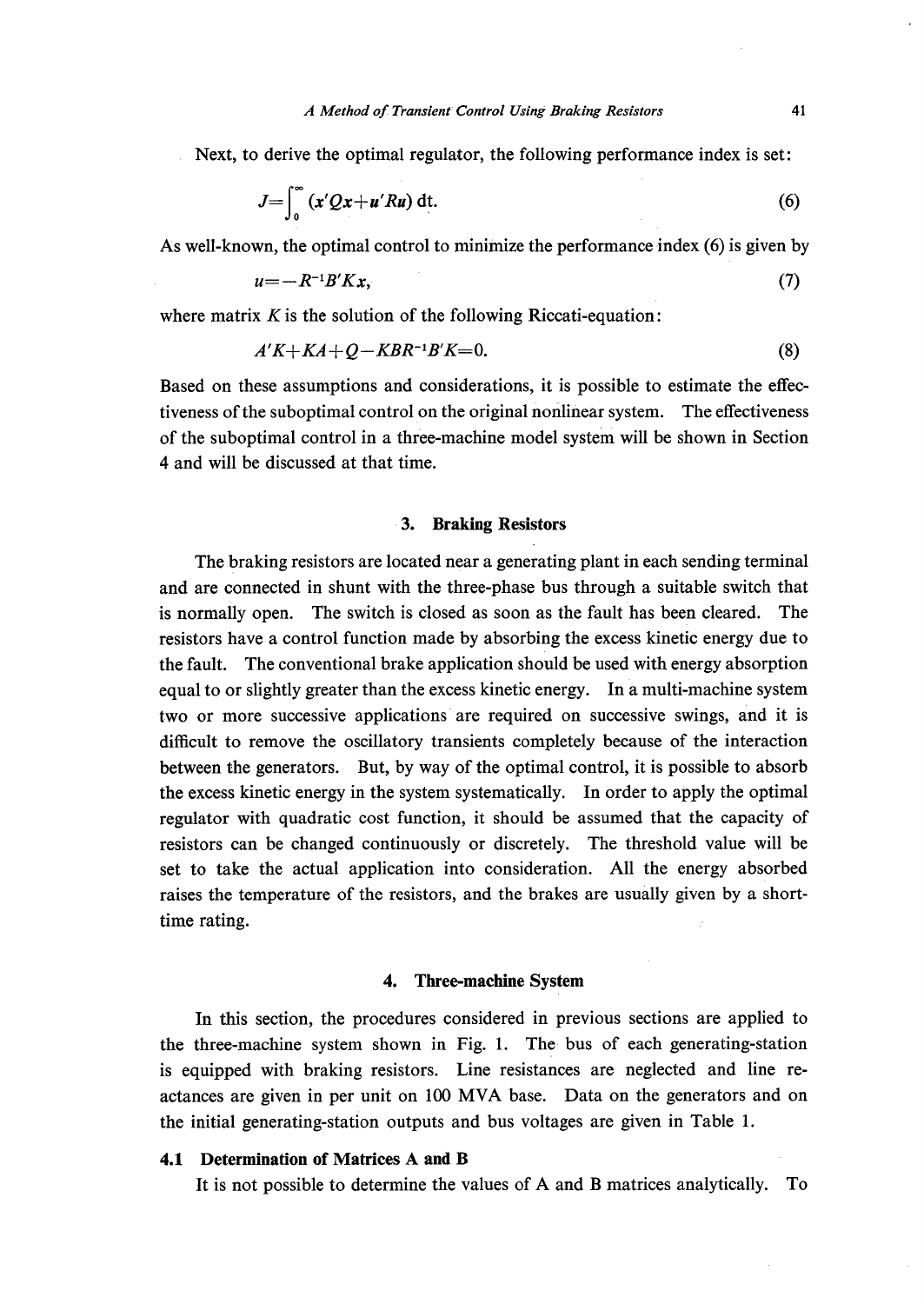

Fig. 1. Three-machine model system.

Table 1. Data for model system

| <b>Station</b> | Transient<br>Reactance<br>(p.u.) | М<br>$(\sec^2/\text{rad})$ | Initial<br><b>Station</b><br>Output<br>(p.u.) | Load<br>(p.u.) | Initial<br><b>Bus</b><br>Voltage<br>(p.u.) |  |
|----------------|----------------------------------|----------------------------|-----------------------------------------------|----------------|--------------------------------------------|--|
|                | 0.333                            | 0.0167                     | 0.8                                           | 0.0            | 1.05                                       |  |
| 2              | 0.070                            | 0.1114                     | 2.3                                           | 2.0            | 1.00                                       |  |
|                | 0.180                            | 0.0424                     | 0.9                                           | 2.0            | 1.00                                       |  |

estimate these values, numerical computations are used. In this model system, by setting  $\Delta\delta$  = 0.1745 (rad) (about 10°),  $u_i$  = 0.05 (p.u.), the A and B matrices become the following:

$$
A = \begin{pmatrix}\n0 & 1 & 0 & 0 & 0 & 0 \\
-103.89 & 0 & 72.00 & 0 & 32.08 & 0 \\
0 & 0 & 0 & 1 & 0 & 0 \\
12.42 & 0 & -37.71 & 0 & 27.93 & 0 \\
0 & 0 & 0 & 0 & 0 & 0 \\
10.94 & 0 & 68.83 & 0 & -87.93 & 0\n\end{pmatrix},
$$
\n
$$
B = \begin{pmatrix}\n0 & 0 & 0 & 0 \\
-31.36 & -4.72 & -5.47 \\
0 & 0 & 0 & 0 \\
-3.25 & -5.77 & -4.40 \\
0 & 0 & 0 & 0 \\
-4.62 & -5.21 & -7.95\n\end{pmatrix}.
$$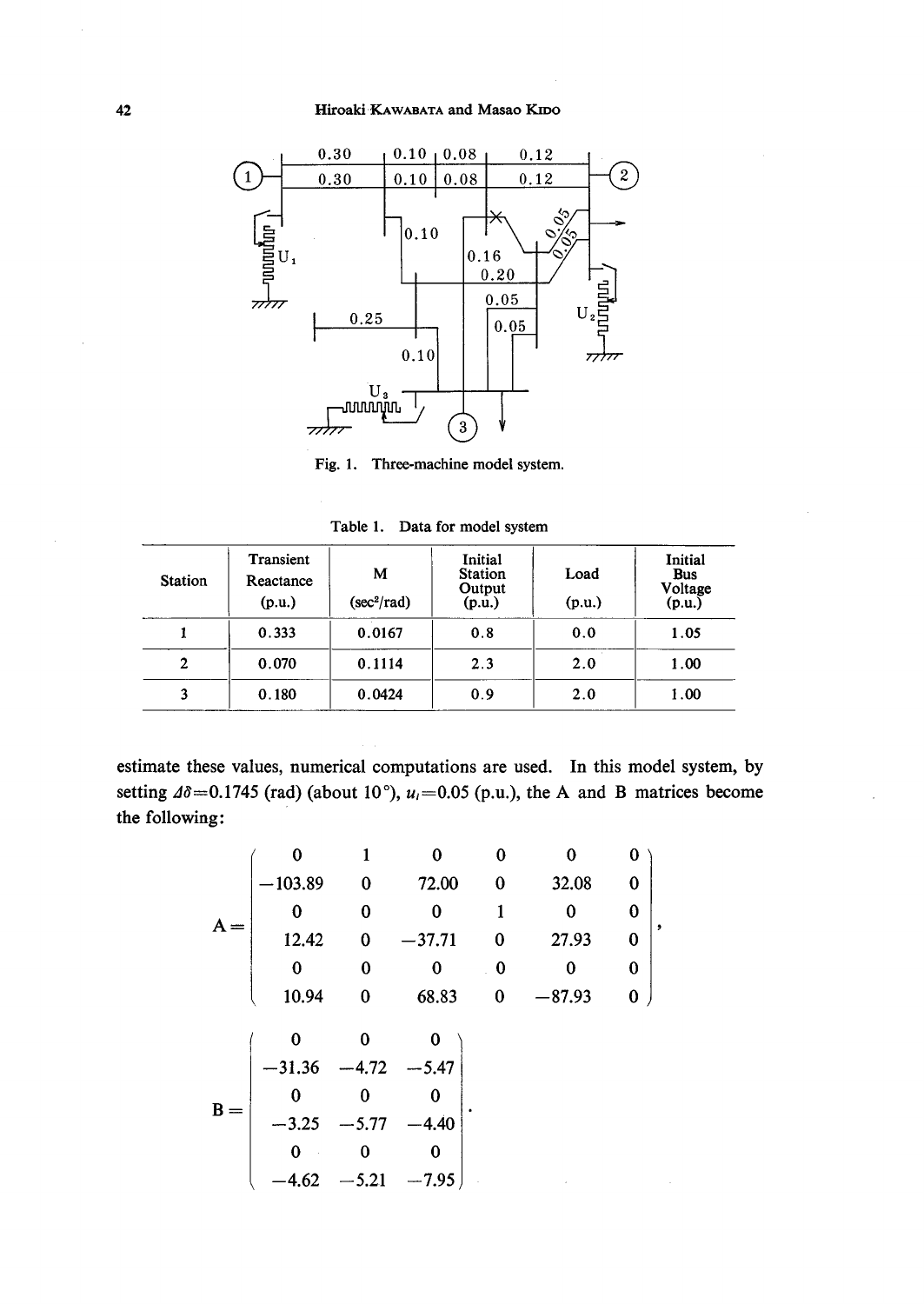# 4.2 Suboptimal Control Using Braking Resistors

The swing curves are plotted in Fig. 2, assuming a three-phase short circuit to occur at point  $X$  in Fig. 1, and to be cleared in 0.11 second. The generators iterate the relative oscillation, and depart from the reference axis.



Fig. 2. The swing curves after the fault is cleared.

To apply the suboptimal control, as an example, weighting matrices Q and R are given as follows:



Then, the solution of Eq. (8), K matrix, is given by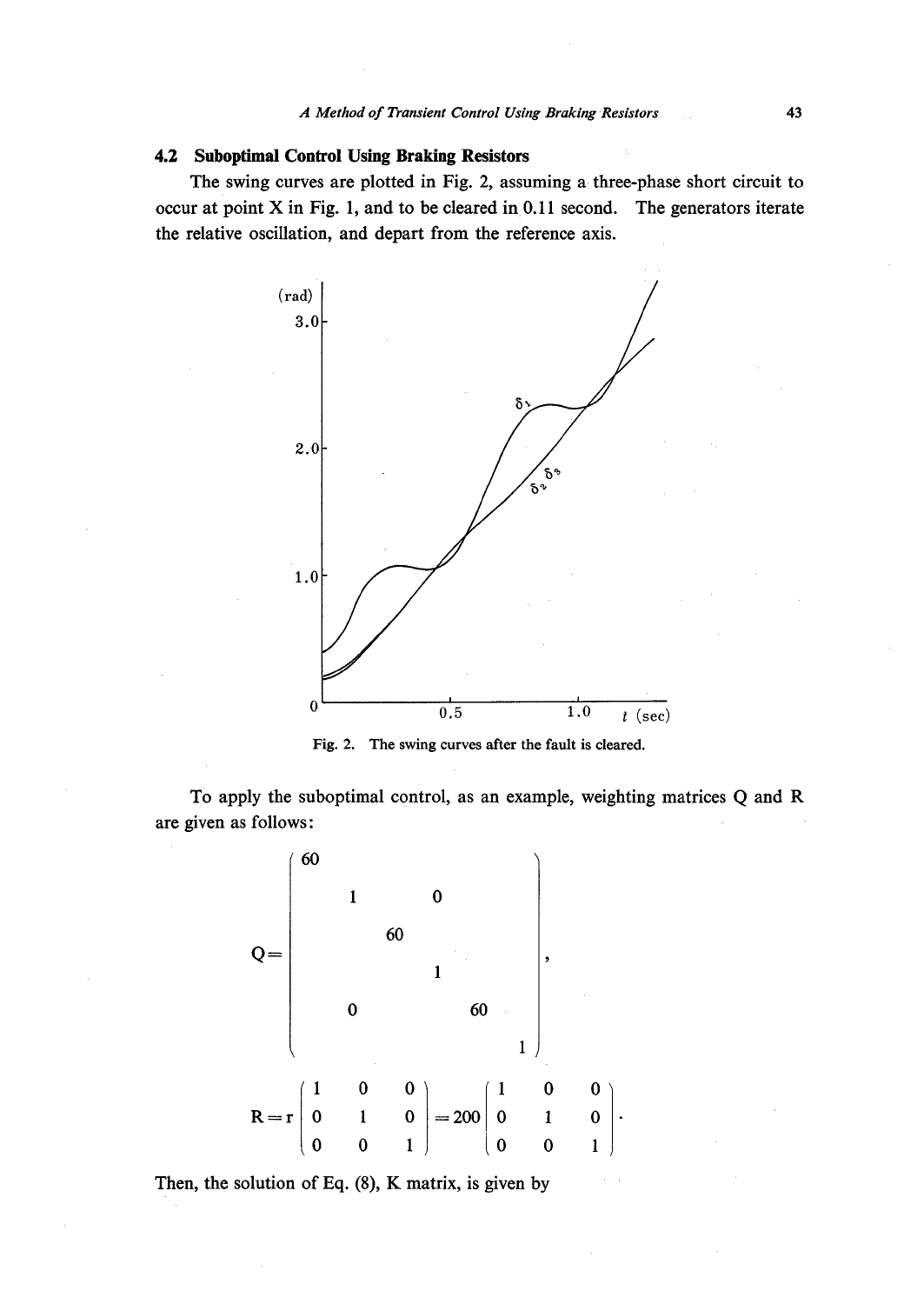#### 44 **Hiroaki KAWABATA** and Masao KIDO

|  | $\begin{pmatrix} 50.64 & 0.66 & -10.98 & 2.88 & -22.64 & 0.36 \\ 0.66 & 0.43 & 0.004 & 0.15 & 0.84 & -0.15 \end{pmatrix}$                                                           |  |  |
|--|-------------------------------------------------------------------------------------------------------------------------------------------------------------------------------------|--|--|
|  | $K = \begin{vmatrix} 0.00 & 0.02 & 0.02 \\ -10.98 & 0.004 & 244.76 & 3.36 & -214.04 & 1.42 \\ 2.88 & 0.15 & 3.36 & 4.23 & 2.60 & -1.22 \\ 0.60 & 0.15 & 0.62 & 0.62 \end{vmatrix}.$ |  |  |
|  |                                                                                                                                                                                     |  |  |
|  | $\begin{vmatrix} -22.64 & 0.84 & -214.04 & 2.60 & 286.46 & 1.36 \end{vmatrix}$                                                                                                      |  |  |
|  | $\begin{bmatrix} 0.36 & -0.15 & 1.42 & -1.22 & 1.36 & 2.71 \end{bmatrix}$                                                                                                           |  |  |

The characteristic curves in this K matrix are shown in Fig. 3. The transient oscillations are supressed by use of the suboptimal control, but there are problems to be noted. The initial condition of controls is, in a simplified form, O.3 p.u. as the threshold value, since for the range of resistance covered in this investigation the initial values of controls were usually, large, and the effects df the negative control of the system are not included, though the error in neglecting this factor, in general, increases with the magnitude of the negative value. The characteristic curves with these sophisticated controls are shown in Figs. 4 and 5.

 From the standpoint of stability, methods of the restricted controls will be satisfactory, for a study of the system in question, based on the considerations treated above, indicates that unstability will not result. Moreover, typical treatments for a variety of parameter  $r$  are illustrated in Fig. 6.



Fig. 3. The suboptimal controls and their trajectries.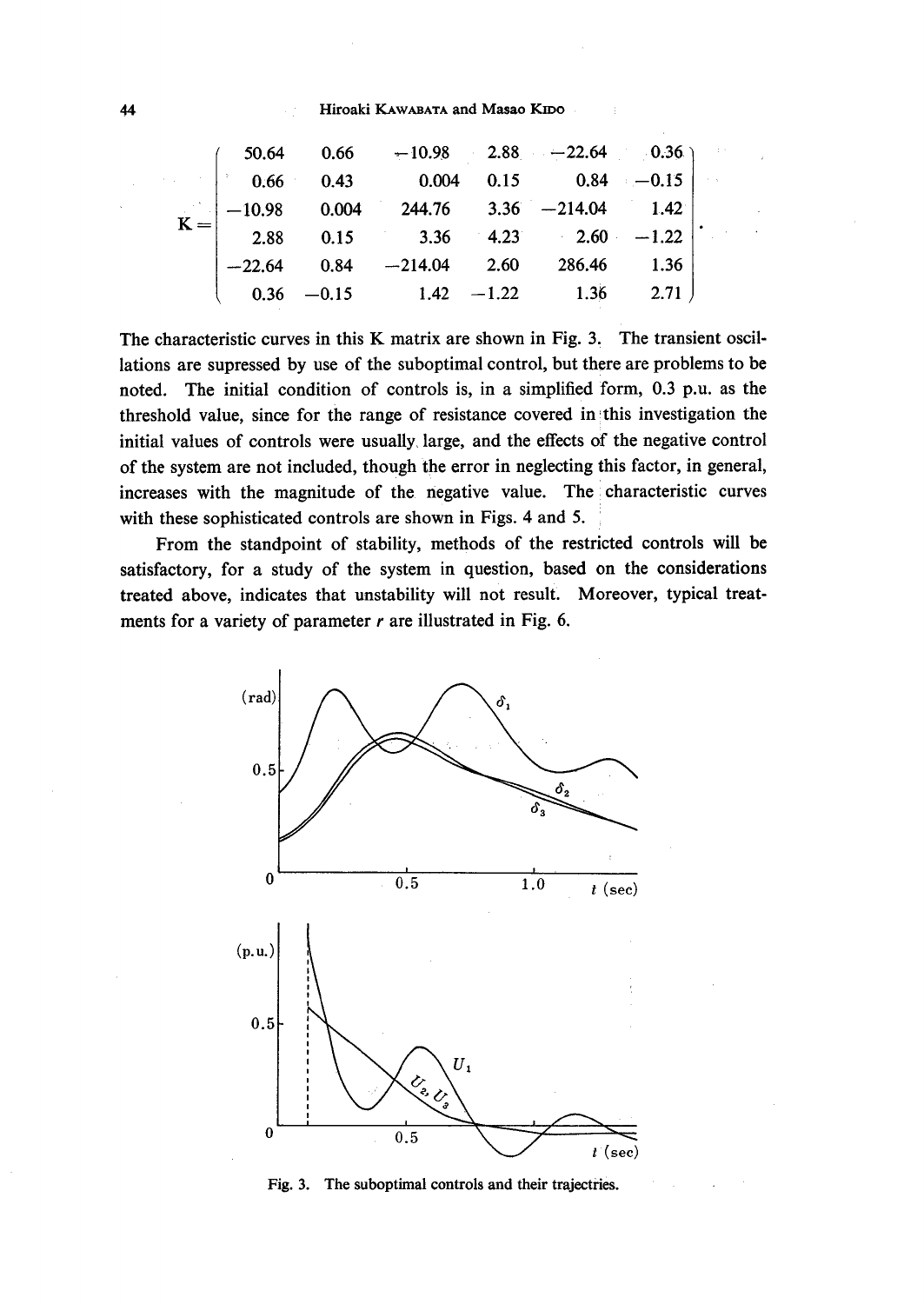